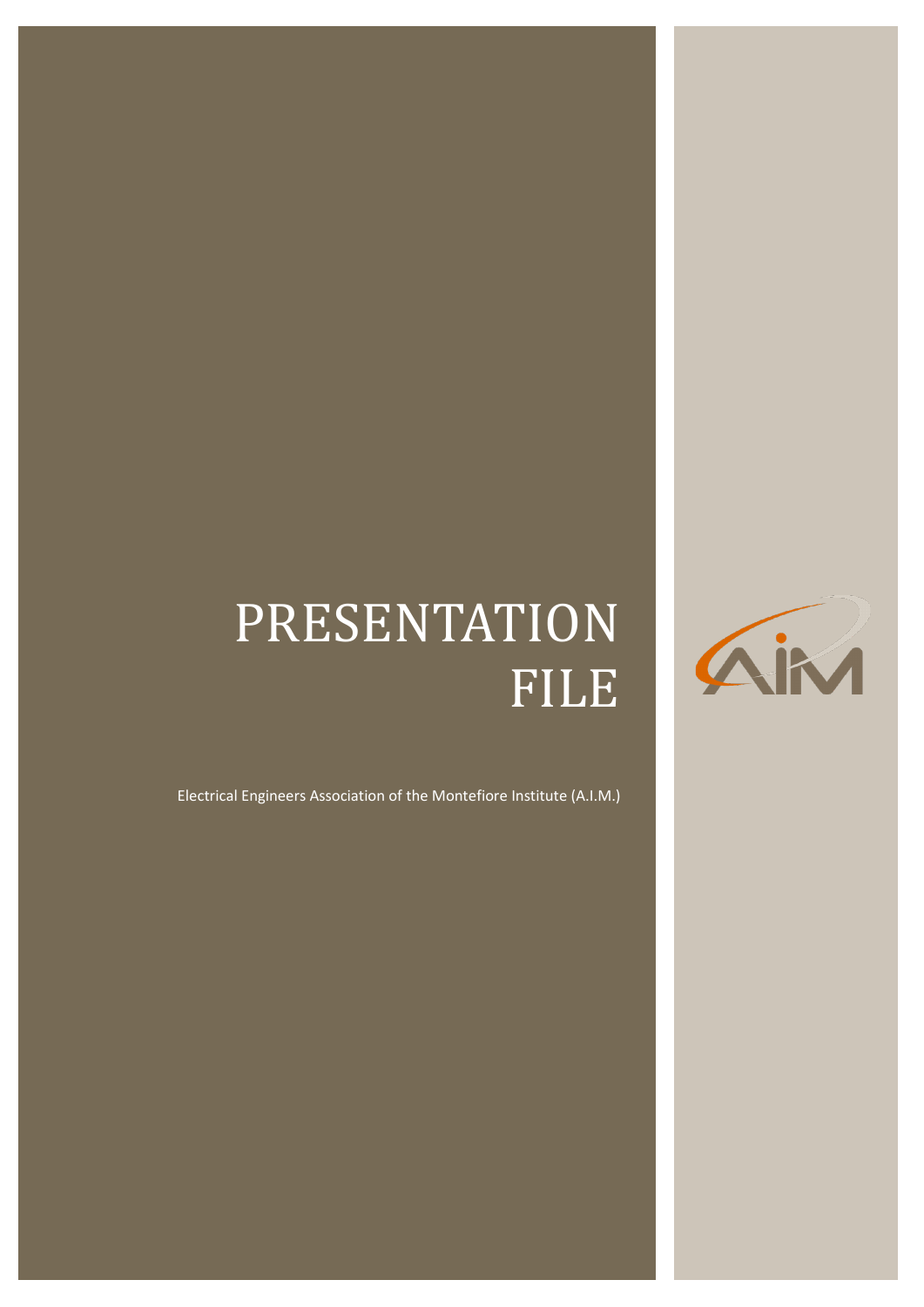

## The key to success for your scientific organisations

AIM is an engineers' association founded in 1886 in Liege. In parallel with its alumni association role, its core business is organising scientific conferences launched by the academic and industrial worlds. AIM can provide relevant expertise and experience for the organisation of your scientific event in Belgium and abroad, from 50 to 1500 participants.

We take care of the principal elements of your conference organisation:

- Visit, selection and booking of the conference venue and social programme organisation (e.g. gala dinner)
- Financial flow management (expense and income) and financial risk management
- Website creation and management
- Online registration and payment system implementation and management
- Promotional email campaign (call for papers, registrations, etc.)
- Online submission and reviewing system implementation and management

According to your needs, we can also manage the following tasks:

- Preparation of a candidacy to be selected as conference host
- File preparation for grant applications (e.g. FNRS)
- Development and optimization of your conference budget
- Time schedule preparation
- Organising committee meeting coordination
- Contact management (contact email address)
- Catering orders (coffee breaks, lunches, etc.)
- Material orders (poster panels, badges, bags, proceedings, etc.)
- Issue of documents (participant lists, programmes, etc.)
- Invited speaker management (room reservation, etc.)
- Emails and reminders to authors
- Presentation files management
- Sponsorship management (creation of a list and follow-ups)
- Exhibition management
- Use of our association networks for promoting your event
- Pre-reservation of rooms in hotels (options) or contact with a reservation management company
- Attendance of the AIM team during the event
- Post-event management (emails, receipts, final payments, etc.)

This list is non-exhaustive and our offer can be tailored to meet your individual needs.

Our team consists of professional event managers. We are accustomed to working with an international audience, but we are firmly rooted in Liege, specifically at the University of Liege.

Please don't hesitate to contact us for further information. We would be very happy to meet and collaborate with you to ensure the success of your conference.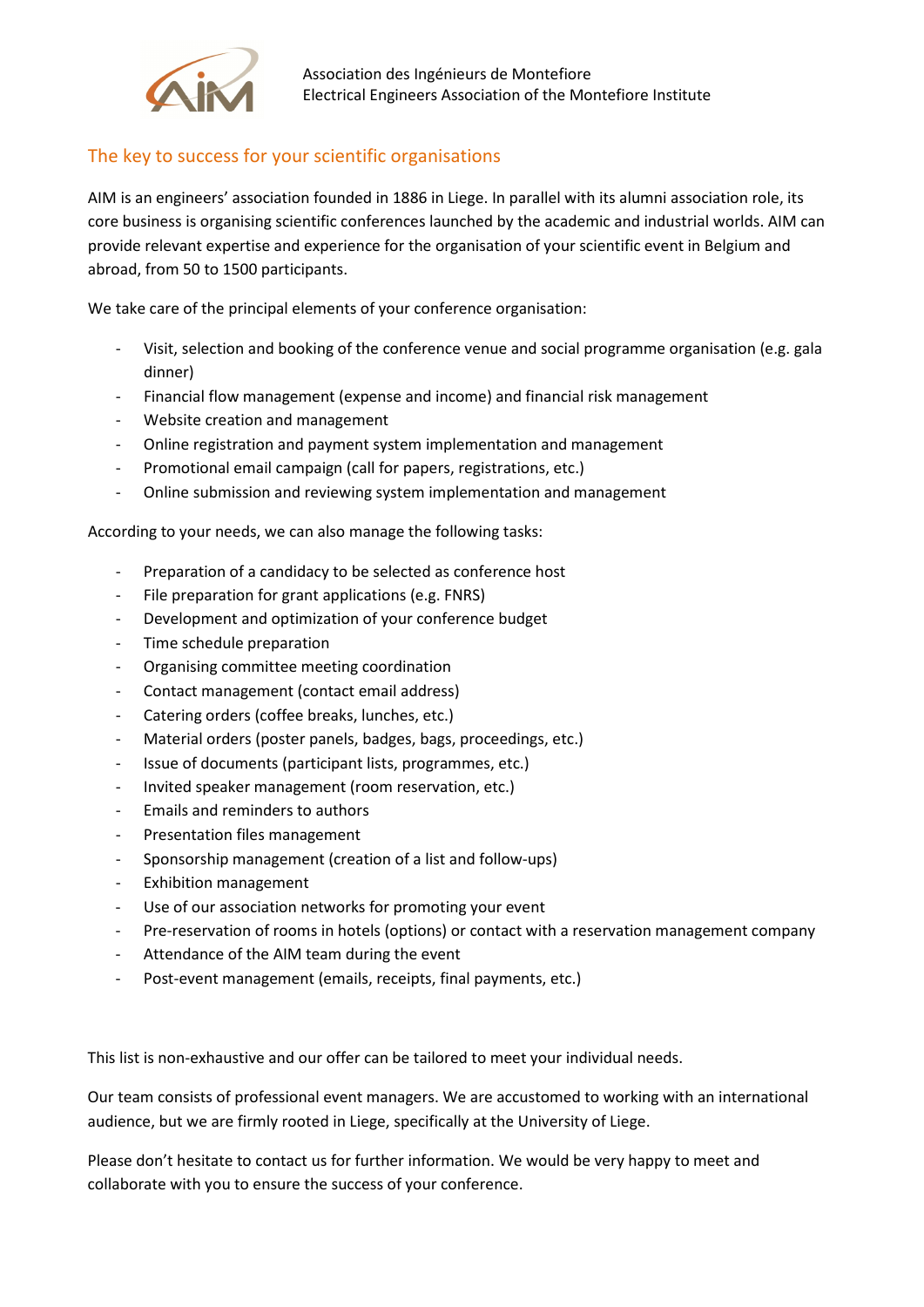

# AIM in figures



150 receptions and gala dinners



250<br>congresses



400<br>invited speakers



3000 presentations



7500 paper submissions

Our experienced team has organised many scientific events of varying sizes. Please see some examples of our achievements below:

| <b>Name</b>                                                                                               | <b>Date</b>            | <b>Location</b>          | <b>Participation</b>                                    |
|-----------------------------------------------------------------------------------------------------------|------------------------|--------------------------|---------------------------------------------------------|
| 25th International Conference and<br><b>Exhibition on Electricity</b><br><b>Distribution (CIRED 2019)</b> | 3-6 June 2019          | <b>Madrid</b><br>(Spain) | 1519 participants,<br>647 exhibitors et 594<br>visitors |
| 10th International Groundwater<br><b>Quality Conference</b>                                               | 9-12 September<br>2019 | Liège                    | 290 participants, 8<br>exhibitors                       |
| Alumin evening (walking dinner)                                                                           | 23 November<br>2018    | Liège                    | 300 members of our<br>association                       |
| <b>CIRED Workshop 2018</b><br>"Microgrids and local energy<br>communities"                                | 7-8 June 2018          | Ljubljana<br>(Slovenia)  | 400 participants                                        |